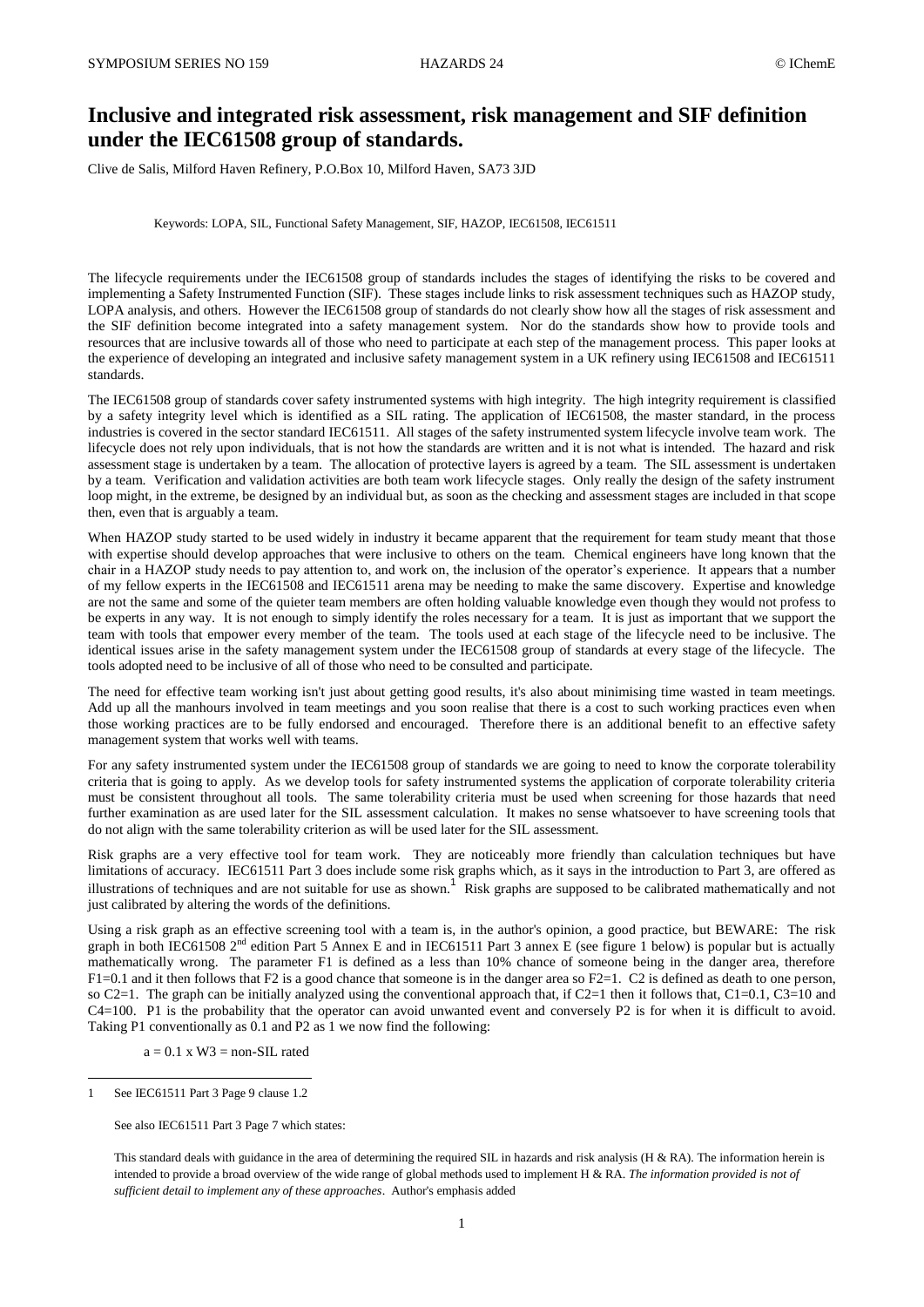$b = (C2=1 \times F1=0.1 \times P1=0.1) = 0.01 \times W3 = SL1$  $c = 0.1$  x W3 = SIL 1  $d = 0.1$  x W3 = SIL 2

… and so on.

So whatever value one assigns to W3, mathematically this risk graph says that non-SIL, SIL 1 and SIL 2 are all the same (i.e. they are all equal to 0.1 x W3). This is clearly ridiculous. Indeed if you now alter numeric values to suit other conventional values you will still find that it is mathematically wrong. Amongst members of the committee that writes the standard that particular risk graph has proved to be a mathematical conundrum. The problem lies in the structure of this illustration shown in the standard and so it is worth remembering that the standard itself, in the opening to part 3, says that it is an illustration only, not suitable for use as shown.

The author is not in any way suggesting that a risk graph should not be used as a screening tool but is making clear that it needs to be designed and calibrated to make sense. It needs to be properly aligned with the relevant corporate tolerability criterion. When we develop a risk graph as a team friendly screening tool we need to remind ourselves of the purpose. If you lose sight of the purpose of this stage in the lifecycle you can waste a lot of time and have a flawed system.



*Figure 1: Risk graph from IEC61508 part 5 figure E.2 (the same graph appears in IEC61511 Part 3 figure E1 with AK numbers converted to SIL numbers in figure E.2).*

For an inclusive approach we must remind ourselves that at the screening stage we are NOT trying to decide the SIL rating, we are trying to collect the team understanding of the risk as well as deciding if the hazard needs further examination.

A risk graph for a screening tool should allow all members to provide the team view of: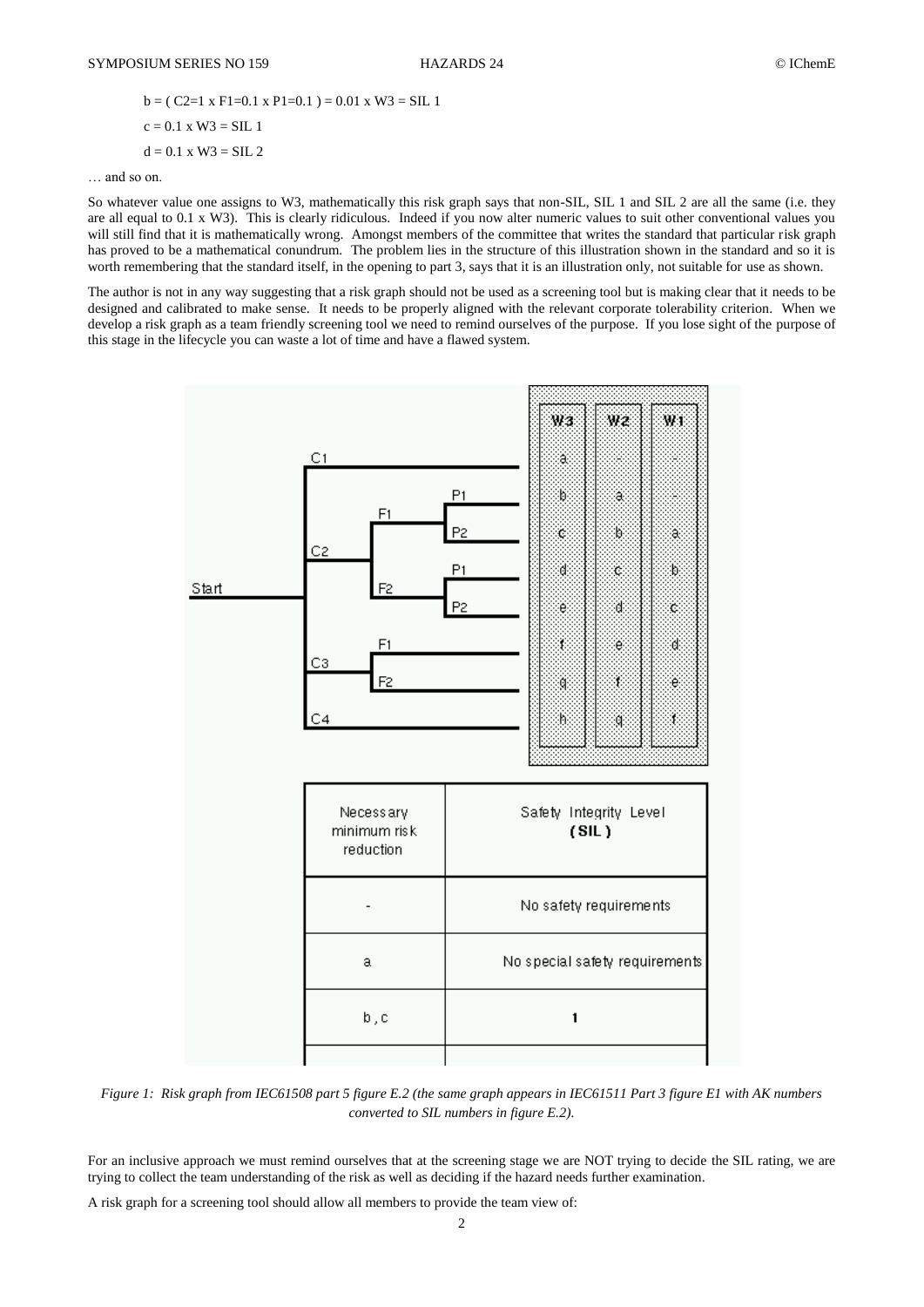- a) The available information on the initiating event frequency (NOT the demand rate)
- b) The number of layers of protection and what they are.
- c) The available alarms and warnings to assist the operator to avoid the event
- d) The ultimate unwanted consequence
- e) The probability of people being in the danger area.

The risk graph is the data gathering tool for the above. The information listed above is the information needed from the team for later examination in more detail by LOPA or other calculation techniques. The risk graph, in this case, doesn't decide the SIL rating but it is used to check and to help to finalise the safety requirements allocation: That is the purpose of the risk graph. Figure 2 shows a segment of the type of risk graph used as a screening tool at the Milford Haven Refinery. The risk graph asks for the team to record their knowledge of the initiating event frequency. The time intervals selected of 1 (i.e. every year), 3, 10, 30 and U (i.e. unknown or never experienced) also match available data sources on site so that, after the team meeting, data can be checked against such resources as 3 year trends or inspection records. This approach helps gather evidence to support the data. The team is also asked to record not just the number of layers of protection but also their details. The number of layers of protection is then applied to the alpha character,  $N$  (none),  $O$  (one) and so on.<sup>2</sup>

## ROWAN **HOUSE** LTD

1

# Milford Haven Refinery Safety Requirements Allocation Screening Tool

**Residual Risk Assessment for the IEC61508 group of standards**

**LOPA Residual Risk assessment for risks to employees and authorized-contractors**

| <b>Consequence</b>                                             |                                  |      | $N+1$                   | $N+3$          | $N+10$         | $N+30$         | $N+U$          | $O+1$          | $O+3$          | $O+10$         |
|----------------------------------------------------------------|----------------------------------|------|-------------------------|----------------|----------------|----------------|----------------|----------------|----------------|----------------|
| C <sub>1</sub><br>Serious injury<br>to 1-9 people<br>See below | F <sub>1</sub>                   | Rwa1 | 1                       | 1.             | $\ddot{}$      | $\ddot{}$      | $\pmb{0}$      | $\ddot{}$      | $\ddot{}$      | 0              |
|                                                                |                                  | Rwa2 | $\overline{2}$          | 1              | $\overline{1}$ | $\ddot{}$      | $\ddot{}$      |                | $\ddot{}$      | $\ddot{}$      |
|                                                                | F <sub>2</sub>                   | Rwa1 | $\overline{2}$          | $\overline{2}$ | 1              | 1              | $\ddot{}$      | 1              | 1              | $\bf{+}$       |
|                                                                |                                  | Rwa2 | $\mathbf{3}$            | $\overline{2}$ | $\overline{2}$ | 1              | 1              | $\overline{2}$ | 1              | $\mathbf{1}$   |
| C <sub>2</sub><br>Severe injury<br>to 1-9 people<br>See below  | F <sub>1</sub>                   | Rwa1 | $\overline{2}$          | $\overline{2}$ | 1              | $\mathbf{1}$   | $\ddot{}$      | 1              | 1              | +              |
|                                                                |                                  | Rwa2 | 3                       | $\overline{2}$ | $\overline{2}$ | 1              | $\overline{1}$ | $\overline{2}$ | 1              | $\overline{1}$ |
|                                                                | F <sub>2</sub>                   | Rwa1 | 3                       | 3              | $\overline{2}$ | $\overline{2}$ | 1              | $\overline{2}$ | $\overline{2}$ | 1              |
|                                                                |                                  | Rwa2 | $\overline{4}$          | 3              | 3              | $\overline{2}$ | $\overline{2}$ | 3              | $\overline{2}$ | 2 <sup>1</sup> |
| C <sub>3</sub><br>Death to 1<br>person                         | F <sub>1</sub><br>F <sub>2</sub> | Rwa1 | 3                       | 3              | $\overline{2}$ | $\overline{2}$ |                | $\overline{2}$ | $\overline{2}$ | 1              |
|                                                                |                                  | Rwa2 | $\overline{\mathbf{4}}$ | 3              | 3              | $\overline{2}$ | $\overline{2}$ | 3              | $\overline{2}$ | $\overline{2}$ |
|                                                                |                                  | Rwa1 | $\overline{4}$          | $\overline{4}$ | 3              | 3              | $\overline{2}$ | 3              | 3              | $\overline{2}$ |
| Or LTA to 10                                                   |                                  | Rwa2 | *****                   | 4              | $\overline{4}$ | 3              | 3              | 4              | 3              | 3              |

*Figure 2: Extract from the risk graph screening tool used at the Milford Haven Refinery*

 $^2$  For details of how to design and calibrate such risk graphs see "Using risk graphs for Safety Integrity Level (SIL) assessment - a user-guide for chemical engineers", Clive de Salis, Publisher: IChemE, ISBN: 9780852955543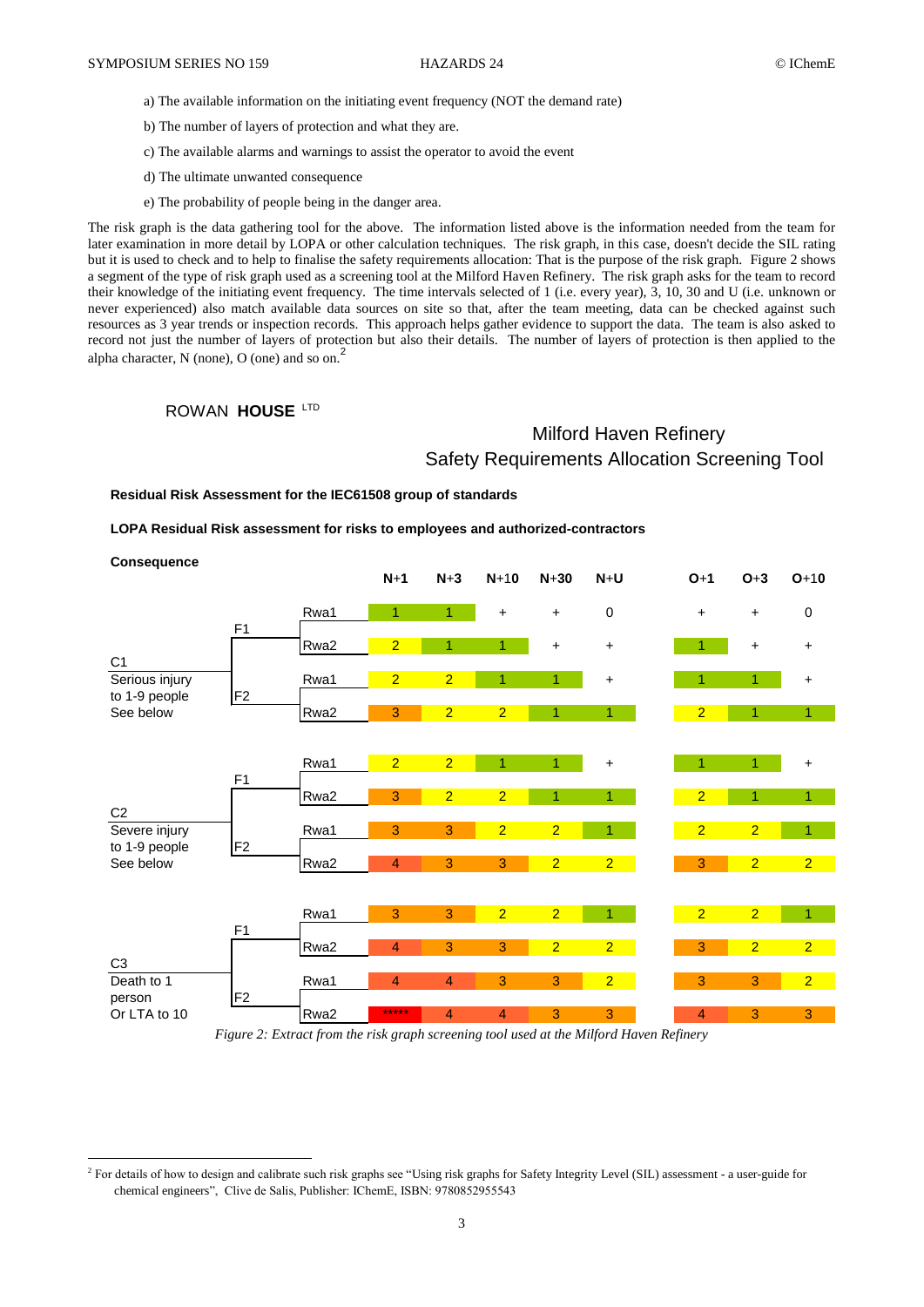The output of the risk graph should indicate to the team that the proposed design has the *potential* to give rise to the need for a SIL rated safety instrumented system if left unaltered. It is important to note that the risk graph approach now empowers and enables the team to discuss what else can be done to reduce the risk and see the potential effect. The risk graph is then an inclusive tool for the team to examine options for risk reduction and help seek out ways towards deciding the optimum allocation of protective layers.

Training courses on SIL assessment have propagated a false dichotomy for SIL assessment of either use a risk graph or use a calculation technique. Here the risk graph is used to assist the calculation. These are tools working together as an integrated approach. Annex B of IEC61511 Part 3 describes a process in which the tools work together. It has always been in the standard and so the spreading of the idea that SIL assessment involves "either" a risk graph "or" a calculation is not supported by the standard, and never has been.

As the reader can see above, a risk graph is not about deciding a SIL rating, it is about allocation of protective layers. In IEC61508 this stage is called "Safety Requirements Allocation". It is the stage in which the available layers of protection are optimised, decided and agreed by the team. Thus the risk graph is a team tool for safety requirements allocation (in IEC61511 the matching step is called "Allocation of protective layers").

The allocation of protective layers is an important stage in the lifecycle. After the SIL rating has been calculated and determined, the SIL rating is only true if the layers of protection are also managed and maintained. So this stage in the lifecycle for safety instrumented systems is just as important as the calculation of the required SIL rating that comes later on. The agreed layers of protection are not something nominal that can be forgotten later.

When developing a holistic approach to safety instrumented systems it is better to start by putting down the standard altogether and begin by getting the basic layers of protection right as the first step. We develop the basis of safety. Once the layers of protection are agreed and included within the design we then evaluate them all and see if the probability of an unwanted is greater than, or less than, the corporate tolerability criteria allows. If there is a gap, then the safety instrumented system is going to fill it.

In the UK the Dangerous Substances and Explosive Atmospheres Regulations, DSEAR, applies to all sites everywhere, irrespective of whether a site is a COMAH site or not. We can develop a basis of safety approach that simultaneously answers the requirements of DSEAR and, funnily enough, Regulation 6 of DSEAR gives the same sequence of considerations for safety that chemical engineers have always followed.

Regulation 6 of DSEAR asks the following questions (slightly paraphrased):

- 6(1) Can we eliminate the risk?
- 6(2) Can we substitute one dangerous substance for a safer one?
- 6(4a) Can we reduce the quantity of dangerous substance?
- 6(4b) Can we minimise (or avoid) the risk of a release?
- 6(4c) Can we control any release at source?
- 6(4d) Can we prevent the formation of a hazardous atmosphere or hazardous conditions?
- 6(4e) Can we ensure any release is safely contained or otherwise made safe?
- $6(4f(i))$  Can we avoid ignition sources?
- $6(4f(ii))$  Can we avoid the adverse conditions which could give rise to harmful effects?
- 6(4g) Can we segregate incompatible dangerous substances?

We can unpack some of these regulation requirements to make them easier to answer but so long as we document our decisions in the same order then our documentation trail will also demonstrate that our design is in compliance with this part of DSEAR. It is helpful to call this "The Basis of Safety".

I would suggest the following sequence of questions:

- 6(1) Can we eliminate the risk?
- 6(2) Can we substitute one dangerous substance for a safer one?
	- Can we obtain the substance in a safer form?
	- Can we use an alternative, safer, process design?
- 6(4a) Can we reduce the quantity of dangerous substance?
- 6(4b) Can we minimise (or avoid) the risk of a release?
- 6(4c) Can we control any release at source?
- 6(4d) Can we prevent the formation of a hazardous atmosphere or hazardous conditions?
- 6(4e) Can we ensure any release is safely contained or otherwise made safe?
- $6(4f(i))$  Can we avoid ignition sources?
- $6(4f(ii))$  Can we avoid the adverse conditions?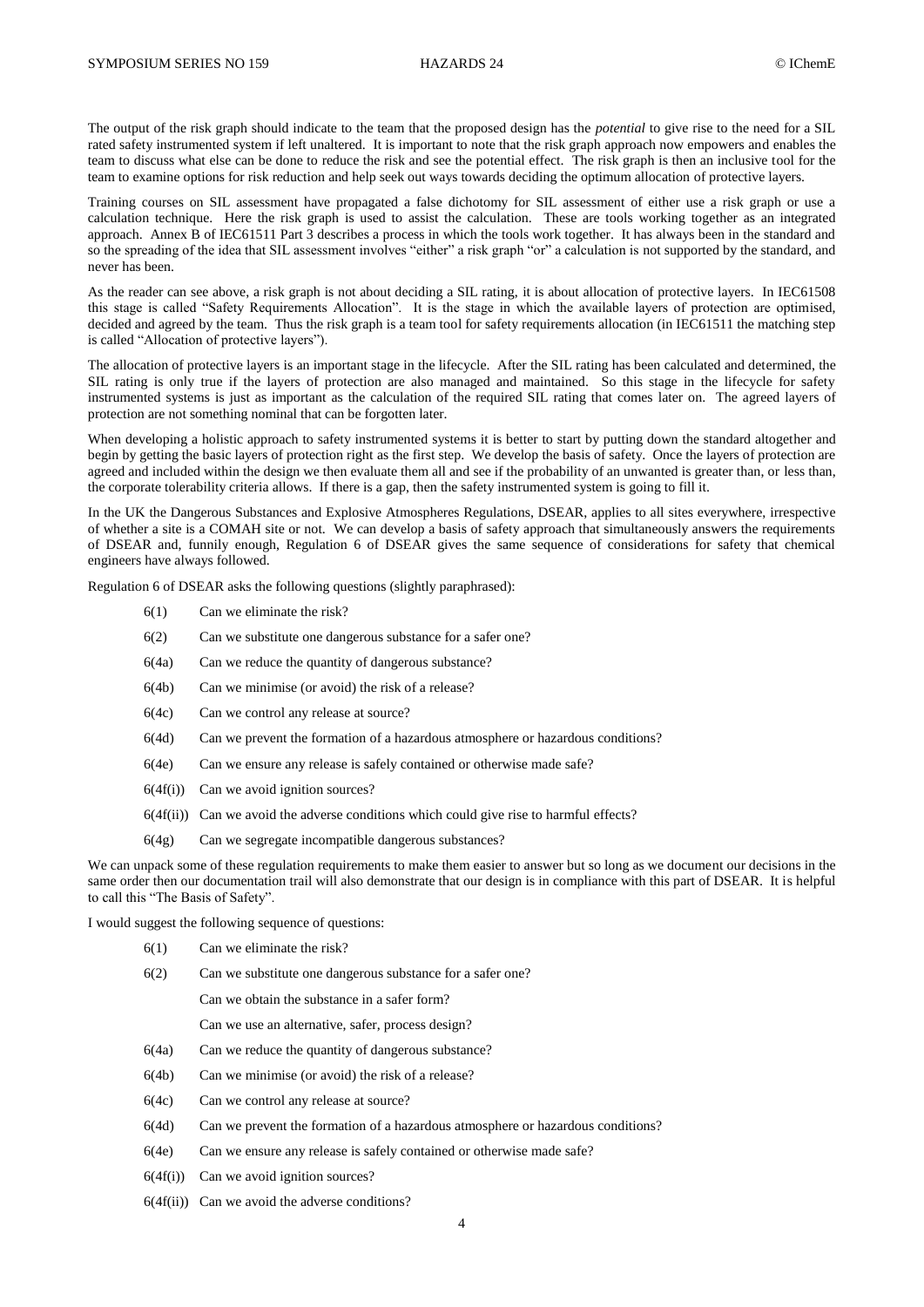## 6(4g) Can we segregate incompatible dangerous substances?

The questions we have added to 6(2) above is part of the chemical engineer's working practice of looking for inherent safety. Substitution isn't just about swapping one chemical for another: At the Milford Haven refinery one of the process units uses a dangerous chemical which spontaneously combusts in the presence of air and equally generates heat in the presence of water. It is nasty stuff, but instead of swapping it for another chemical we found that we could have it delivered pre-mixed with an alkane that made it safe to handle. The alkane takes no part in the reaction, it is simply a carrier, but it stops any risk of either spontaneous combustion or of significant heat release in the presence of water.

In the water industry some digesters can be fed with methanol to improve the digestion and biogas production. However methanol is highly flammable with a low flash point and an invisible flame. Since the digesters are fed with a methanol / water solution containing only 5% methanol it would be inherently safer to receive pre-diluted methanol that was neither flammable nor capable of flashing at ambient temperatures. This does not mean that a vast number of road tankers are required because dilution to levels around 30% to 40% methanol minimise the number of road tankers whilst optimising inherent safety. In this example "substitution" involves considering dilution.

The author was involved in the investigation of the first major sewage sludge dryer explosion in the UK. The laboratory work showed that sewage sludge has a strong exotherm that begins at around 115 degC. In order to dry the sludge it is necessary to heat to 100 degC. The drying process selected used hot oil for heat transfer at over 250 degC. Inherent safety would clearly have been improved by using saturated steam at 105 degC instead of hot oil. This is an example of how the choice of process itself includes safety considerations. In this example "substitution" involves substituting alternative processes.

Answering the questions for Regulation 6 of DSEAR doesn't just help our compliance with regulation, it also organises our thinking for the available layers of protection.

At the Milford Haven Refinery we now have an SRA form (named after the "Safety Requirements Allocation" lifecycle stage in IEC61508 only because too many oil industry acronyms begin with AP which would be the acronym for the same stage in IEC61511). The SRA form documents the final decision for the Allocation of Protective Layers (IEC61511 terminology) and records the source hazard and risk assessment. The latter record of the source risk assessment provides the traceability of documentation required under IEC61511 Part 1 Clause 8 paragraph 8.2.3, whilst simultaneously providing the source data for the SIL assessment calculation by LOPA or other appropriate technique.

If we get the layers of protection right then we avoid unnecessary reliance on high integrity complex safety instrumented systems and we avoid SIL ratings becoming a sticking plaster over poor process design.

Now the team can undertake the hazard and risk assessment in whatever form is appropriate for the risk being considered. In IEC61511 Part 3 Annex F Layer of Protection Analysis ("LOPA") is shown to be based upon HAZOP study. In reality LOPA doesn't always need to be based upon HAZOP, it can be based on other forms of hazard and risk assessment. Nonetheless, the annex F in the standard for LOPA shows the team required for the assessment in clause F.2. LOPA is a team assessment, not a calculation by a clever individual working on their own. Herein lies a problem to which we alluded earlier. We want the whole team to offer their knowledge of the hazard and risk but for some in the team a calculation is often not the right vehicle with which to obtain that information. When HAZOP study started to be used widely in industry it became apparent that the requirement for team study meant that those with expertise should develop approaches that were inclusive to others on the team. Chemical engineers have long known that the chair in a HAZOP study needs to pay attention to, and work on, the inclusion of the operator's experience. The same problem occurs when trying to do LOPA as a calculation with a team. Not everyone fully appreciates the numbers or even gets to grips with their meaning. This is where the risk graph approach as a route to gathering information and screening is successful. The decisions made by the team at the Milford Haven Refinery are written into the SRA form and the chair of the team guides them through potential SIL rating in order to identify if anything else can be done that is practical and effective at reducing the risk. The LOPA calculation is then completed from the information on the SRA form.

In IEC61508 Part 1 the lifecycle shows hazard and risk assessment at step 3 but the LOPA is not until step 5. The stage in between is the safety requirements allocation. Thus the new system at the Refinery documents the decisions made with team friendly tools guiding everyone through the process. Layers of protection are checked against DSEAR and simultaneously hazard and risk assessed. The output following resolution of any recommended actions is documented in the SRA form and finalised. The LOPA, or other appropriate calculation, is then based upon the decisions documented in the SRA form. The whole process has a document trail as required by Part 1 of IEC61511.

In the LOPA calculation, the SRA form for each hazard and risk that will be covered by a common SIL rated function, are brought together to calculate the SIL and PFDavg3 required of the safety instrumented function to cover all of the risks.

The standards, IEC61508 and IEC61511, talk about a safety requirement specification. In order to facilitate team work we ask the process engineers to write a process safety requirement specification which is an input to the final safety requirement specification written by the instrument engineers. The process engineers are not just asked to describe and identify the process risks to be covered by the safety instrumented system and the relevant relevant layers of protection, they are also asked to consider and identify ways in which the safety loop can be fully tested end-to-end safely. There are often opportunities during a start-up or shutdown of a process unit in which a safety loop can be tested end-to-end without upsetting the process plant safety. It is usually the chemical engineer who is best placed to answer such questions, not the instrument engineer. The process engineer can help the instrument engineer find effective ways to fully test the safety instrumented system. It is another example of team work in the design. It is usually also the process engineer who can identify what is required for safety: Is a valve required to close to be safe or is leak-tight shut-off required? These two are not the same. For an application such as Fuel Storage Overfill which occurred at Buncefield safety can be achieved by

 $\overline{a}$ 

<sup>3</sup> PFDavg = Probability of Failure on Demand average.